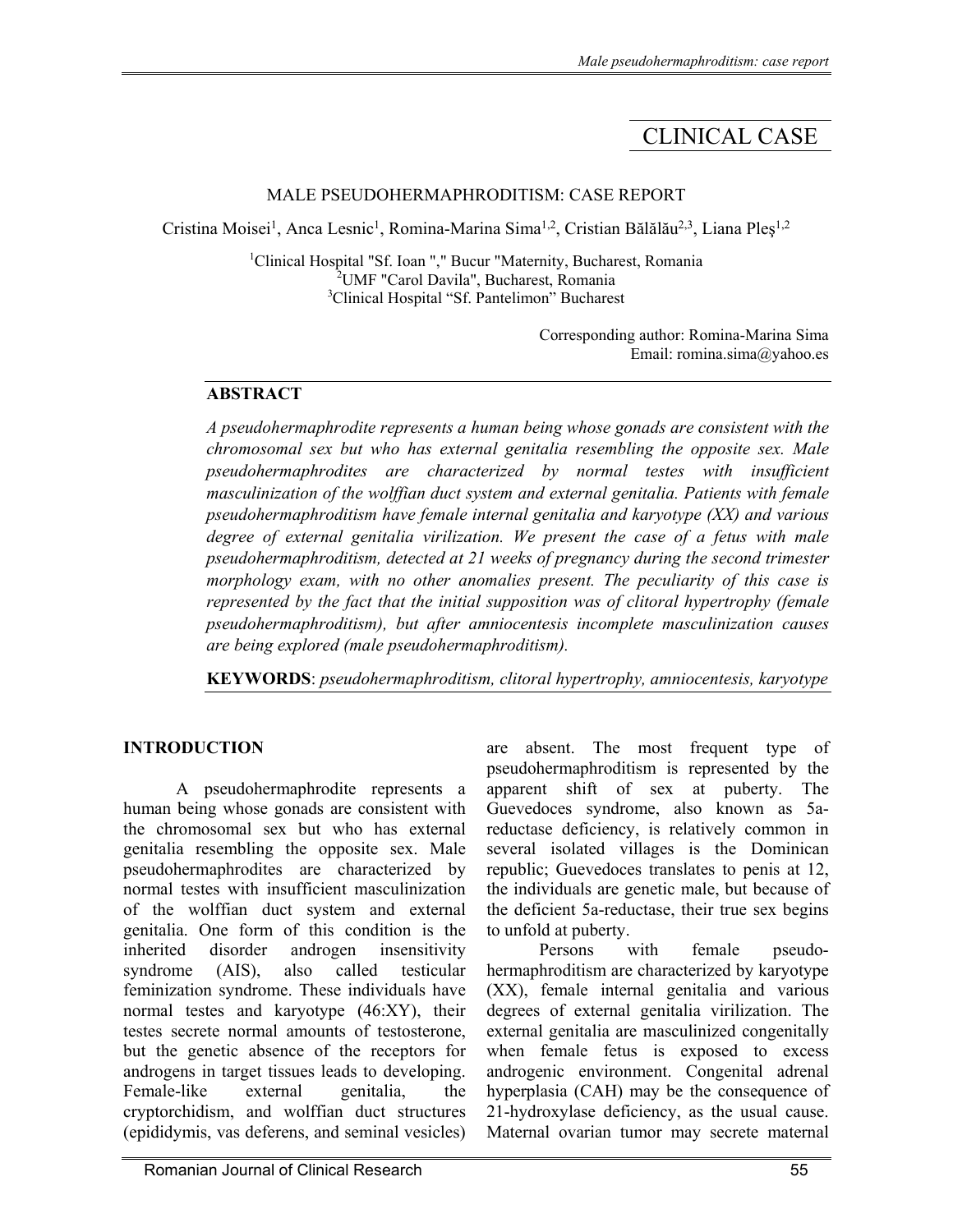androgen excess or drug intake can also cause female pseudohermaphroditism [2].



**Figure 1 – DHT/ dihydrotestosterone – the product of 5a-reductase** 

#### **MATERIALS AND METHODS**

We present the case of a fetus with male pseudohermaphroditism, detected at 21 weeks of pregnancy during the second trimester morphology exam, with no other anomalies present.

#### **RESULTS**

An IGIP gravida presented at 21 weeks for the anomaly scan. The external genitalia examination revealed abnormal appearance: abnormal penis mimicking clitoromegaly, absence of testis in the scrotal folds. On the sagittal section the penile structure pointed up and no uterine structure was present on transverse section. The gravida has no history of illness or medication taken for chronic disease before or during this pregnancy. In order to establish the genetic sex the patient was referred for a second opinion and also a genetic specialist counseling. Amniocentesis was performed and the result was that the fetus was 46 XY, with a normal diploid number for chromosomes 13, 18 and 21. The fetus was delivered at 37 weeks of pregnancy via Csection, and the evolution was uneventful. The baby had scrotal fold inhabited by testis and an abnormal penile structure – hypospadias. The couple was counseled to ask for a pediatric surgeon examination and close following of the baby for the next 2 years.



**Figure 2 – Ultrasound image suggesting clitoral hypertrophy at 23 weeks of pregnancy and the absence of testes.** 



**Figure 3 – Ultrasound image of the fetal pelvis. The small distance between the rectum and the bladder suggests the absence of the uterus and adnexae.** 



**Figure 4 – The appearance of the external genital immediately after birth (hypospadias present, descended testes but abnormal scrotum).**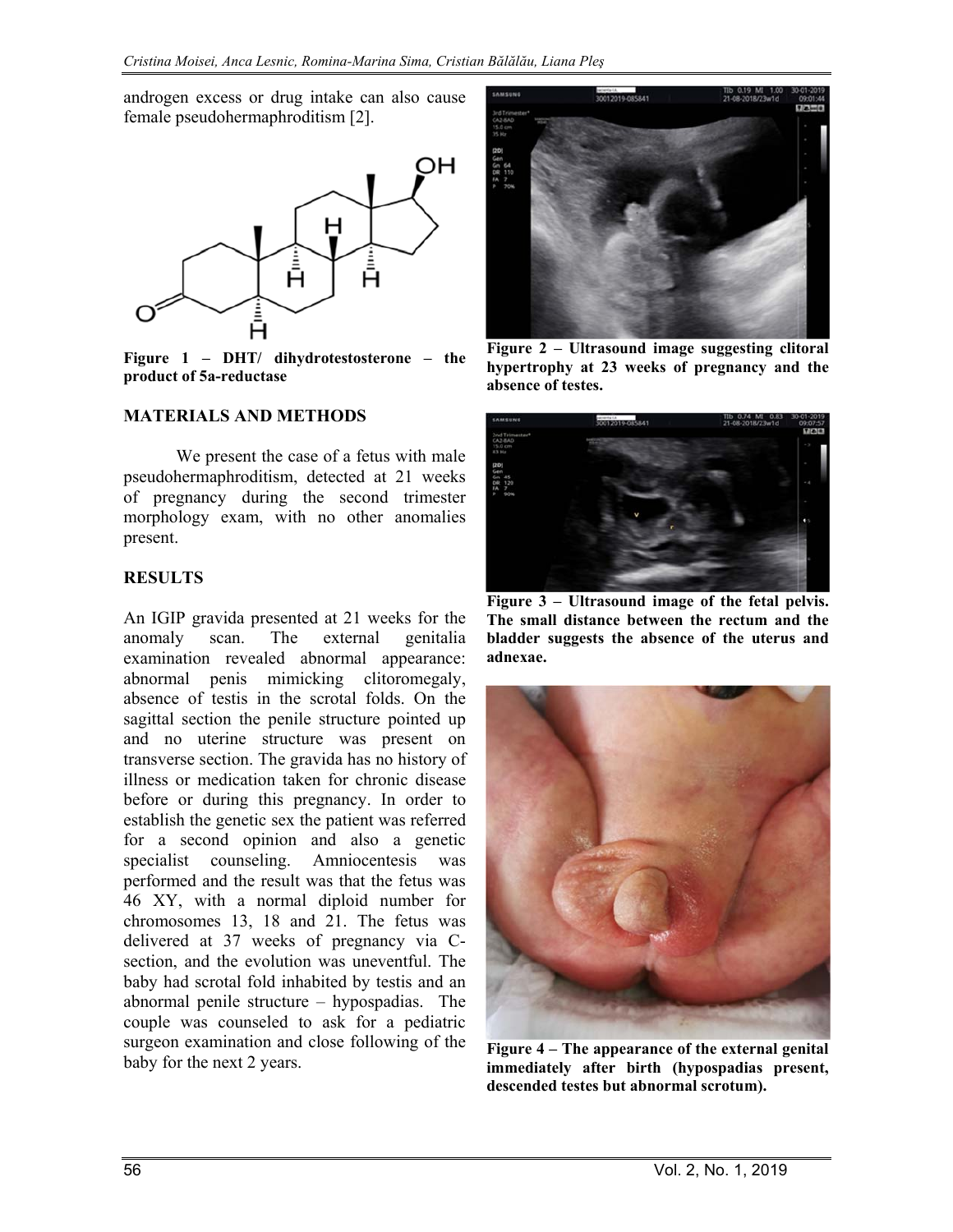# **DISCUSSION**

 The most common cause of female pseudohermaphroditism is congenital adrenal hyperplasia, other causes like exogenous androgens, excess placental androgen production and idiopathic comprising a small percent of cases [3]. When talking about male pseudohermaproditism the most known cause is inherited disorder androgen insensitivity syndrome (AIS), also called testicular feminization syndrome [3].

When trying to differentiate the different types of ambisexual development it is vital in earliest infancy to differentiate female pseudohermaphroditism due to congenital adrenal hyperplasia (by dosing on the basis the 17-ketosteroid excretion), from other forms of ambisexual development. In case of congenital adrenal hyperplasia the treatment is with cortisone according to standard protocols. Surgical intervention is recommended in case of enlarged clitoris, and it should be removed before school age and the urogenital sinus corrected to form a separate vagina. The continuous corticotherapy may determine normal female development. If the adrenogenital syndrome has been excluded, all patients with ambiguous genitalia should be submitted to careful urethroscopic study and exploratory laparotomy. This applies also to individuals who appear to be cryptorchid males with hypospadias and those resembling females with gonads in the groins or labia. These interventions should be considered in the first months of life and a definite decision made as to the sex in which the child is to be considered. Accordingly, every effort should be made in early infancy to decide the sex of rearing and the parents should be given support, guidance and reassurance by a multidisciplinary team. Corrective interventions should be performed as early as possible. Changes from the first decision are established in later childhood with caution.

Male pseudohermaphrodites who have external genitalia of female configuration invariably feminize at puberty, so that orchiectomy is not necessary to prevent masculinization but it is recommended to avoid the possible risk of testicular malignancy [4].

| Complete androgen                              | Partial<br>androgen         |
|------------------------------------------------|-----------------------------|
| insensivity (XY)                               | insensivity (XY)            |
| Female<br>body<br>hair                         | Sparse body and facial      |
| pattern                                        | hair                        |
| Breast development                             | Rudimental<br><b>breast</b> |
| Undescended testes                             | development                 |
| No uterus, fallopian                           | Undescended testes          |
| tubes                                          | Hypospadias with<br>a       |
| No vas deferens,                               | small scrotum               |
| epididymis, seminal                            | Infertility and sexual      |
| vesicles                                       | dysfunction                 |
| Short vagina with                              | Male or female gender       |
| female<br>external                             | identity                    |
| genitalia                                      |                             |
| Female gender identity                         |                             |
| 5alfa-reductase                                | Congenital adrenal          |
| deficiency                                     | hyperplasia (XX)            |
| (Guevedoces)                                   |                             |
| <b>Before puberty:</b>                         | Excessive body and          |
| Female<br>external                             | facial hair                 |
| genitalia                                      | Deep voice                  |
| Small prostate                                 | Rudimental<br>breast        |
| Undescended testes                             | development                 |
| Usually raised as girls                        | Ovaries,<br>fallopian       |
| After puberty:                                 | tubes, uterus present       |
| Male facial and body                           | Enlarged clitoris           |
| hair                                           | Subfertility                |
| Penis enlargement                              | Usually female gender       |
| Descended testes                               |                             |
| Preserved fertility                            |                             |
| Male gender identity                           |                             |
| Table 1 - Most common causes and presentations |                             |

**Table 1 – Most common causes and presentations of pseudohermaphrodites [1].** 

#### **CONCLUSIONS**

The peculiarity of this case is represented by the difficulty to differentiate between female pseudohermaphroditism and male pseudohermaphroditism due to the ultrasound appearance of the external genitalia. The amniocentesis ruled out the first option and incomplete masculinization causes were being explored. The treatment has to be individualized and performed by a multidisciplinary team. The patient can benefit from hormonal treatment. Because the gender identity usually established before 24 months, any switch after that mark must be carefully evaluated. The undescended testes must be removed because of the risk of neoplasia, and any other